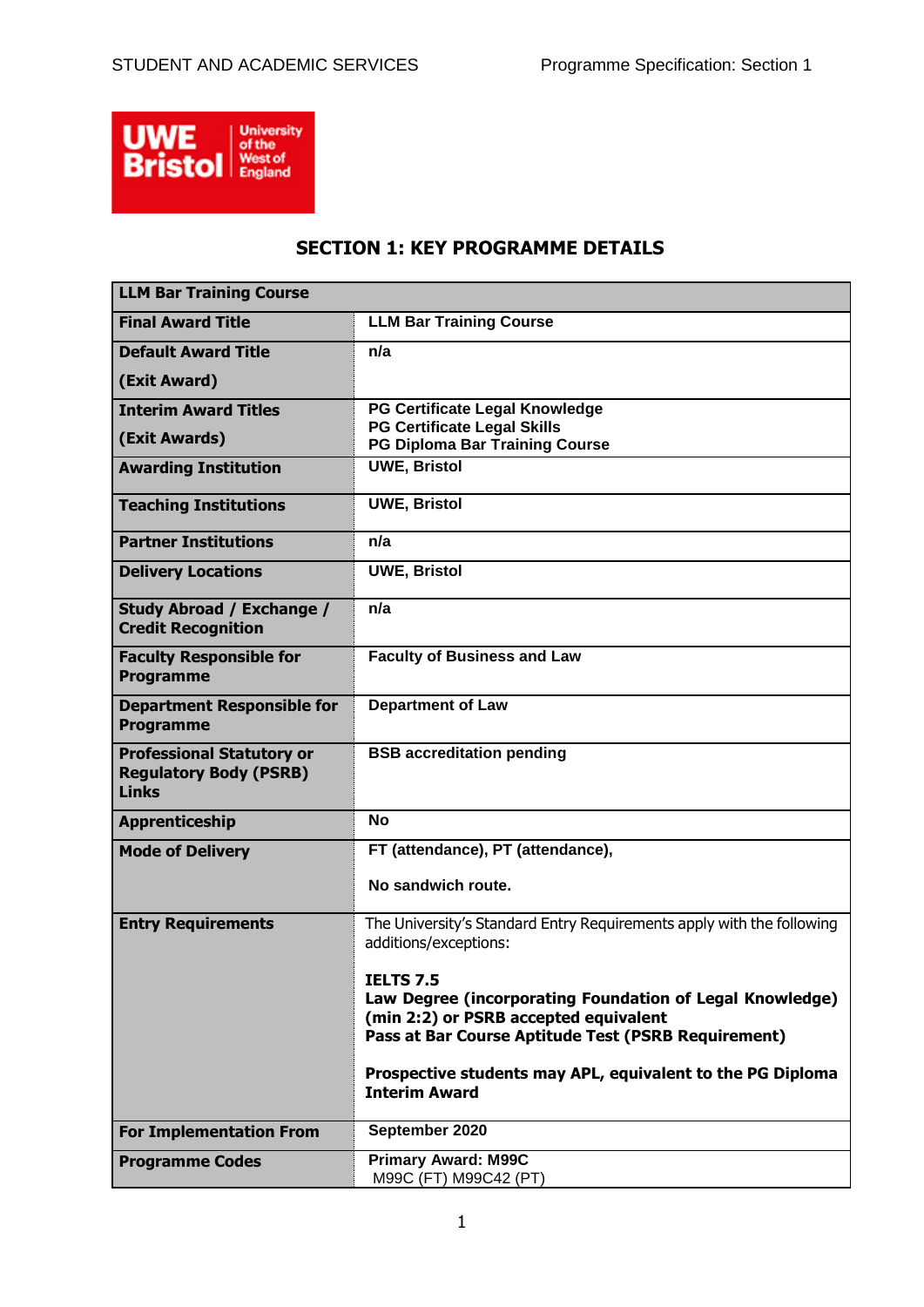| <b>PART B: FOR STUDENT AND ACADEMIC SERVICES COMPLETION ONLY</b>                     |                               |  |  |  |  |  |
|--------------------------------------------------------------------------------------|-------------------------------|--|--|--|--|--|
| <b>First Approval Date</b>                                                           | <b>FBL ASQC December 2019</b> |  |  |  |  |  |
| <b>Date of Last Revalidation</b><br>(through Programme<br><b>Enhancement Review)</b> | N/A                           |  |  |  |  |  |
| <b>Next Programme</b><br><b>Enhancement Review Date</b>                              | 2026                          |  |  |  |  |  |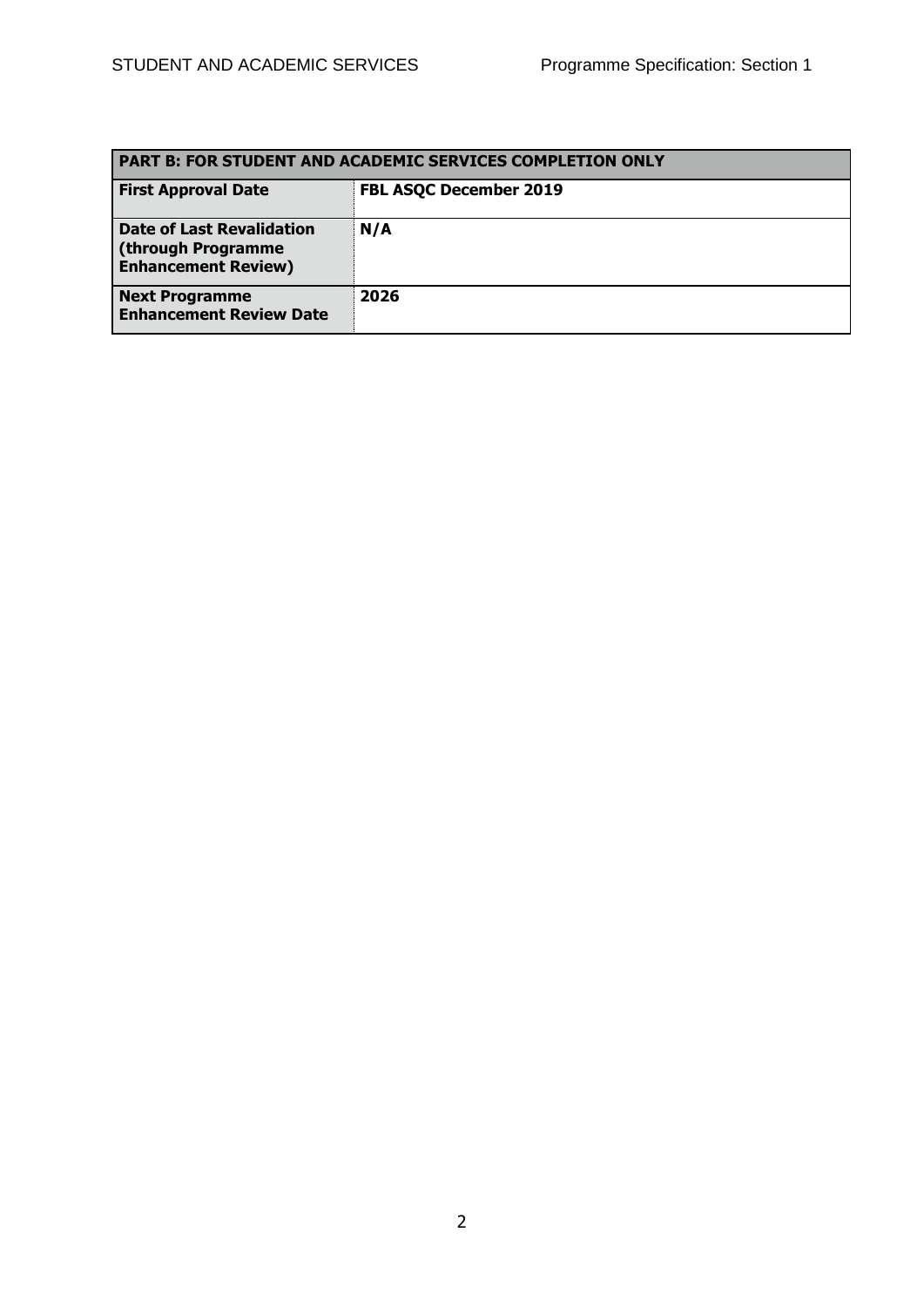# **SECTION 2: PROGRAMME OVERVIEW, AIMS and LEARNING OUTCOMES**

## **PART A: PROGRAMME OVERVIEW, AIMS and LEARNING OUTCOMES**

### **1. (Programme) Overview (c. 400 words)**

The programme will be undertaken by students intending to pursue a career in law and in particular, to qualify as a barrister and be called to the Bar.

The Programme aims to equip graduates with the legal knowledge and skills to succeed with a career in legal practice, by undertaking a programme which has a professional focus (with professional body validation of the modules leading to Interim Awards). The Programme provides progression for a student from their academic legal studies to their vocational stage of training, it provides students with a foundation for legal practice, equipping them with the legal knowledge, skills and commercial understanding to succeed in a career as a barrister; while also preparing them for work-based learning

The Programme offers practice orientated learning with a Teaching & Learning Strategy which focuses on student centered learning. Students prepare for legal practice, both through undertaking the programme, but also by engaging in a range of extracurricular activities. The programme benefits from strong links with the local Bar and Western Circuit

The compulsory modules are delivered in a combined programme, that seeks to develop acquisition of knowledge in the subjects of Civil Litigation and Criminal Litigation both through specific knowledge modules which lead to centralised assessments, but also through the application of that knowledge in the skills modules

In addition to the compulsory modules required by the professional body, students may undertake additional optional modules to further progress them for practice. These further develop student's knowledge and their ability to be reflective practitioners, to both support their progression towards license to practice as a Barrister, and also to develop the necessary skills to be effective reflective practitioners (required both to succeed in practice and also to comply with the Professional Body Regulator's Continuing Professional Development requirements).

Further, students are provided with maximum flexibility in relation to the 60-credit dissertation and may choose instead of a one 60 credit dissertation a combination of 15, 30 and 45 credit projects.

We provide a professional course that demands students to demonstrate professional attributes in their preparation, attendance and participation in class. It is a rigorous professional post graduate course and therefore the teaching and support needs to be of a high quality to ensure that the students can perform to their fullest potential. The Bar Standards Board requires high standards of the students and of the teaching staff providing the course

#### **2. Educational Aims (c. 4-6 aims)**

The overarching aims of the Programme are:

- to prepare students of the Inns of Court for pupillage at the Bar of England and Wales
- to enable students of the Inns from overseas jurisdictions to acquire the skills required for pupillage at the Bar of England and Wales, thereby assisting them to undertake further training or practice in their home jurisdiction.

The Specific objectives of the Programme are:

- to bridge the gap between the academic study of law and the practice of law
- to provide the foundation for the development of excellence in advocacy
- to inculcate a professional and ethical approach to practice as a barrister
- to prepare students for the further training to be given in pupillage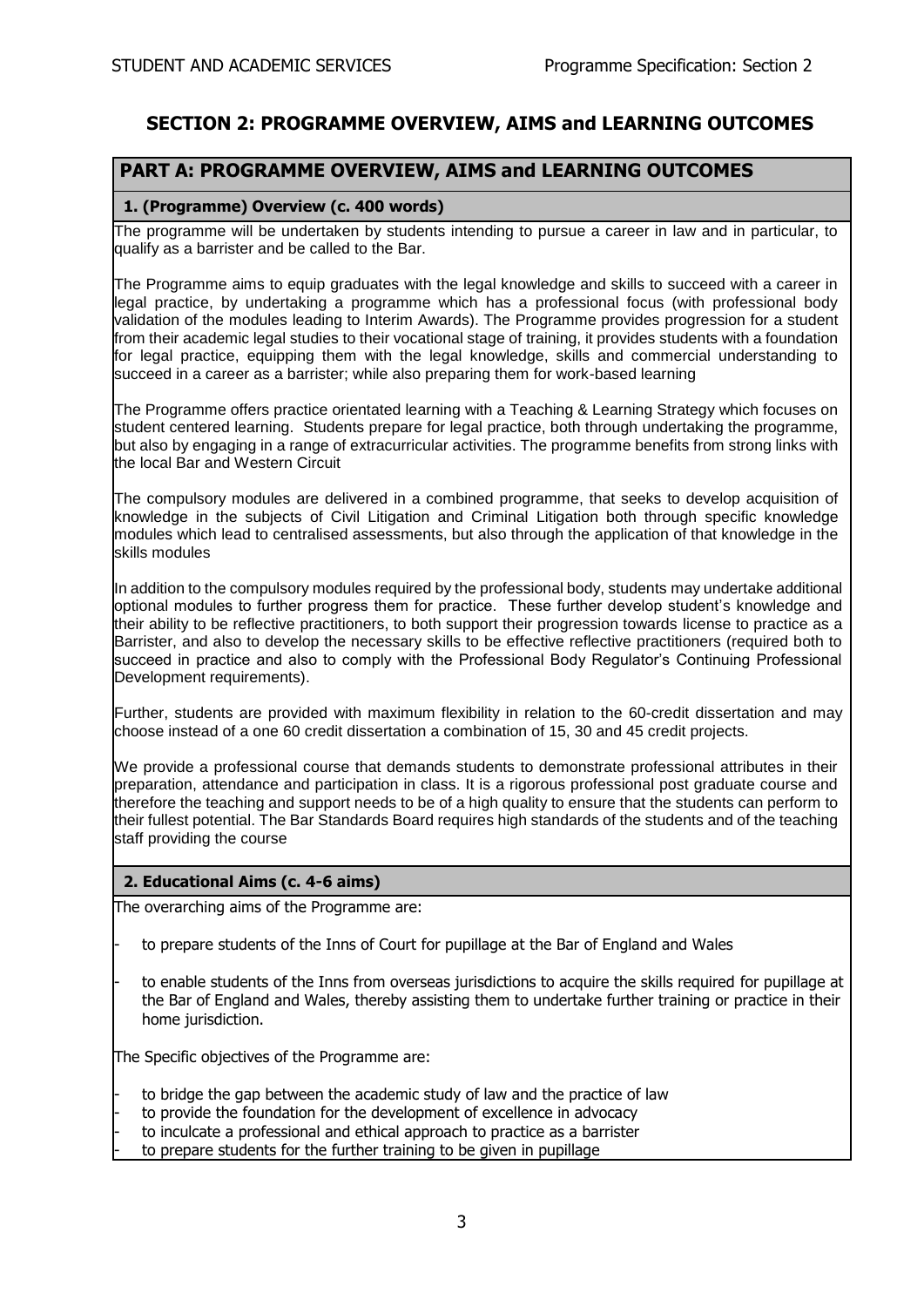# **PART A: PROGRAMME OVERVIEW, AIMS and LEARNING OUTCOMES**

- to equip students to perform competently in matters in which they are likely to be briefed during pupillage
- to lay the foundation for future practice, whether in chambers or as an employed barrister, and
- to encourage students to take responsibility for their own professional development

### **3. Programme Learning Outcomes (c. 6-8 outcomes)**

### **Programme (Learning) Outcomes (POs)**

| No.             | <b>PO Text</b>                                                                            |
|-----------------|-------------------------------------------------------------------------------------------|
|                 | On successful completion of the programme students will be able to:                       |
|                 |                                                                                           |
| PO <sub>1</sub> | Apply legal knowledge in the interests of the client                                      |
| PO <sub>2</sub> | Evaluate a set of facts in order to advise on a course of action and to draft relevant    |
|                 | documentation                                                                             |
| PO <sub>3</sub> | Analyse and evaluate factual situations and arguments to identify those matters which are |
|                 | likely to be important for the purposes of giving legal advice or reaching final outcome. |
| PO <sub>4</sub> | Evidence comprehensive knowledge of ethical standards                                     |
| PO <sub>5</sub> | Demonstrate professional behavior and ethical conduct                                     |
| PO <sub>6</sub> | Apply legal research skills in various contexts                                           |
| PO <sub>7</sub> | Persuade by means of fluent and articulate advocacy in a variety of legal contexts        |
| PO <sub>8</sub> | Create cogent and persuasive submissions in court                                         |
| PO <sub>9</sub> | Theorise and reflect on current developments and advanced theories in law and practice    |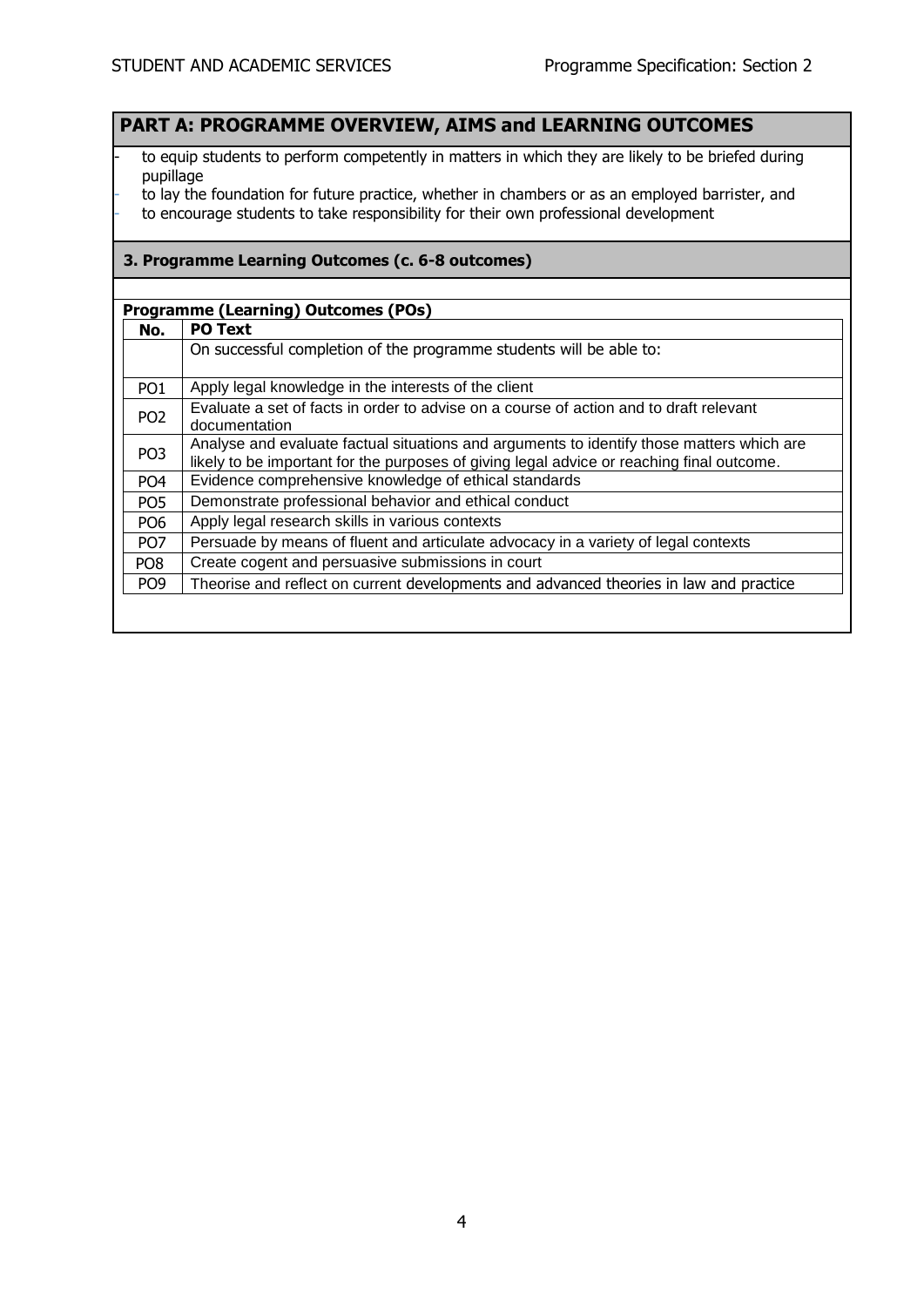| 4. Programme (Learning) Outcomes (POs) Mapping |                     |                           |                           |                                                           |                   |                           |                     |  |                     |                    |              |                           |                           |                        |                              |                           |                                               |                                 |  |
|------------------------------------------------|---------------------|---------------------------|---------------------------|-----------------------------------------------------------|-------------------|---------------------------|---------------------|--|---------------------|--------------------|--------------|---------------------------|---------------------------|------------------------|------------------------------|---------------------------|-----------------------------------------------|---------------------------------|--|
| <b>Programme Outcomes:</b>                     | Criminal Litigation | Civil Litigation          | Civil Advocacy            | and Legal Research<br><b>Opinion Writing</b><br>Drafting, | Criminal Advocacy | Conferencing              | Professional Ethics |  | Clinical Negligence | Commercial Law     | Criminal Law | Employment Law            | Family Law                | Refugee and Asylum Law | Bar Professional Development | Bar Professional Practice | Continuing Professional Development Portfolio | Research and Practice Portfolio |  |
| PO <sub>1</sub>                                | $\mathsf{X}$        | $\pmb{\mathsf{X}}$        | $\pmb{\times}$            | $\pmb{\times}$                                            | $\mathsf{X}$      | $\mathsf X$               | $\mathsf{X}$        |  | $\mathsf X$         | $\mathsf X$        | $\mathsf{X}$ | $\mathsf X$               | $\mathsf{X}$              | $\mathsf X$            | $\mathsf{X}$                 | $\pmb{\times}$            | $\pmb{\times}$                                | $\mathsf X$                     |  |
| PO <sub>2</sub>                                |                     |                           |                           | X                                                         |                   | $\pmb{\mathsf{X}}$        |                     |  | $\mathsf{X}$        | $\pmb{\mathsf{X}}$ |              |                           | $\boldsymbol{\mathsf{x}}$ | $\mathsf{X}$           |                              |                           |                                               |                                 |  |
| PO <sub>3</sub>                                | X                   | $\boldsymbol{\mathsf{x}}$ |                           |                                                           |                   |                           |                     |  |                     |                    |              |                           |                           |                        |                              |                           |                                               |                                 |  |
| PO <sub>4</sub>                                |                     |                           |                           |                                                           |                   |                           | $\mathsf{x}$        |  |                     |                    |              |                           |                           |                        |                              |                           |                                               |                                 |  |
| PO <sub>5</sub>                                | X                   | X                         | $\boldsymbol{\mathsf{x}}$ | X                                                         | $\mathsf{x}$      | $\boldsymbol{\mathsf{x}}$ | $\mathsf{x}$        |  | X                   | X                  | $\mathsf{x}$ | $\boldsymbol{\mathsf{x}}$ | $\mathsf{x}$              | X                      | X                            | $\mathsf{X}$              | $\mathsf{X}$                                  | $\mathsf{X}$                    |  |
| PO <sub>6</sub>                                |                     |                           | X                         | X                                                         |                   | X                         |                     |  | X                   | X                  | $\mathsf{X}$ | $\mathsf{X}$              | X                         | X                      | X                            | X                         | X                                             | $\mathsf{X}$                    |  |
| PO <sub>7</sub>                                |                     |                           | X                         |                                                           | X                 |                           |                     |  |                     |                    | X            | $\boldsymbol{\mathsf{x}}$ | $\boldsymbol{\mathsf{x}}$ |                        |                              |                           |                                               |                                 |  |
| PO <sub>8</sub>                                |                     |                           | X                         |                                                           | X                 |                           |                     |  |                     |                    | X            | $\boldsymbol{\mathsf{x}}$ | X                         |                        |                              |                           |                                               |                                 |  |
| PO <sub>9</sub>                                |                     |                           |                           |                                                           |                   |                           |                     |  |                     |                    |              |                           |                           |                        | X                            | X                         | X                                             | $\pmb{\mathsf{X}}$              |  |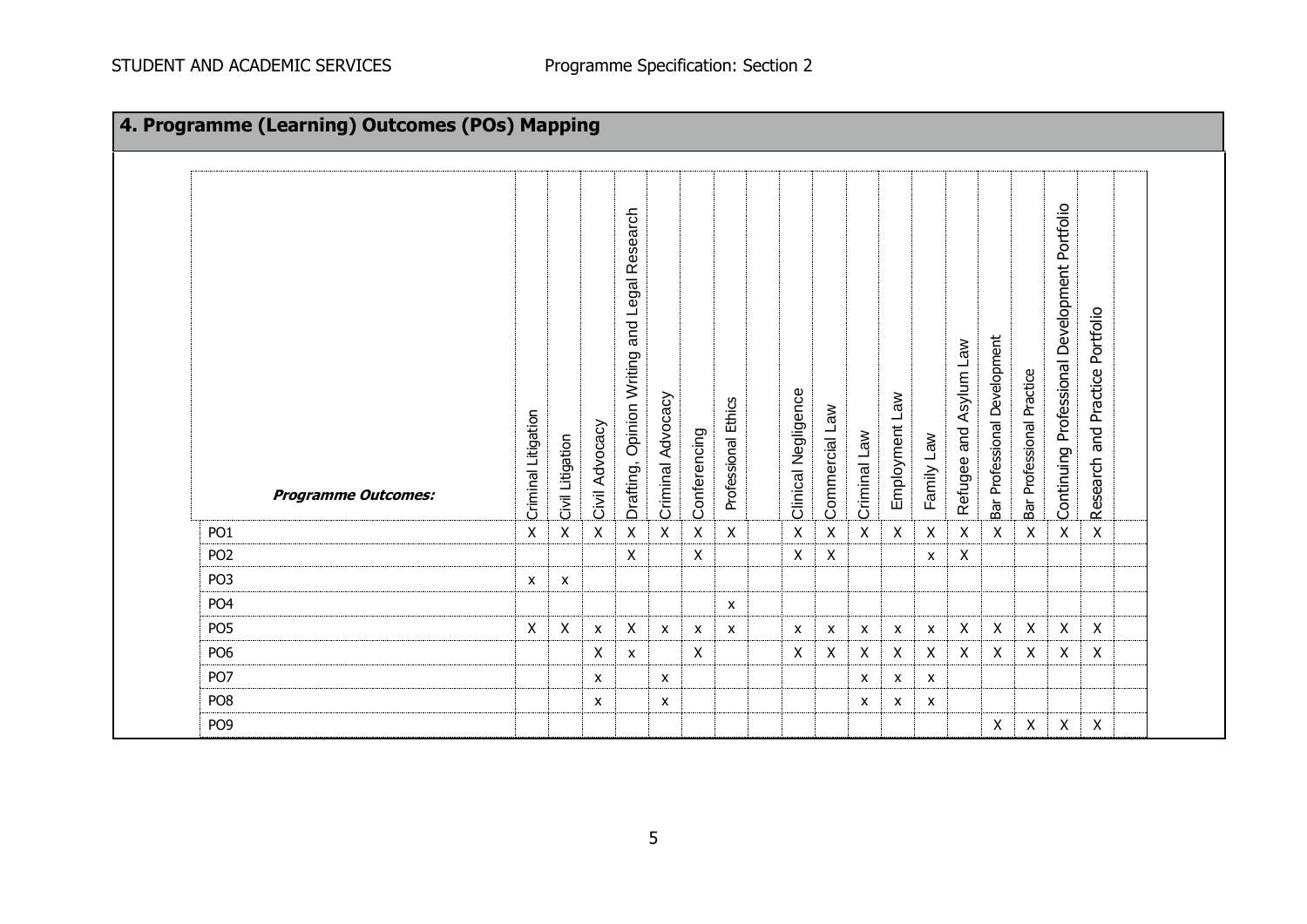# **PART B: PROGRAMME STRUCTURE**

## **1. Structure (Full-time)**

This structure diagram demonstrates the student journey from entry through to Graduation for a typical **full-time student** including:

- level and credit requirements
- interim award titles
- compulsory and optional modules

### **Interim awards:**

**PG Certificate Legal Knowledge (60 credits comprising \* modules)**

**or** 

**PG Certificate Legal Skills. (60 credits comprising \*\* modules)**

**Or**

**PG Diploma Bar Training Course (120 credits comprising all Compulsory modules)**

#### **Compulsory modules**

| <b>Module Code</b> |               | <b>Module Title</b>                          | <b>Level</b> | <b>Credit</b> |  |  |  |  |
|--------------------|---------------|----------------------------------------------|--------------|---------------|--|--|--|--|
| $* = Part 1$       |               |                                              |              |               |  |  |  |  |
|                    | $**$ = Part 2 |                                              |              |               |  |  |  |  |
| $\ast$             | UJXTSW-25-M   | Criminal Litigation                          |              | 25            |  |  |  |  |
| $\ast$             | UJXTST-35-M   | Civil Litigation                             |              | 35            |  |  |  |  |
|                    |               |                                              |              |               |  |  |  |  |
| $***$              | UJXTSL-10-M   | Civil Advocacy                               |              | 10            |  |  |  |  |
| $***$              | UJXTTE-15-M   | Drafting, Opinion Writing and Legal Research |              | 15            |  |  |  |  |
| $***$              | UJXUSN -20-M  | <b>Criminal Advocacy</b>                     |              | 20            |  |  |  |  |
| $***$              | UJXTSV-10-M   | Conferencing                                 |              | 10            |  |  |  |  |
| $***$              | UJXTSX-5-M    | <b>Professional Ethics</b>                   |              | 5             |  |  |  |  |

## **Completion of the Full Award, LLM Bar Training Course**

The program offers flexible options for students to attain the remaining 60 credits to enable students to graduate with an LLM Bar Training Course. Students will be offered a choice of undertaking:

- A full 60 credit Dissertation (Research and Practice Portfolio) or
- A 45 credit Dissertation (Continuing Professional Development Portfolio) combined with a 15-credit project (Bar Professional Development) or 15 credit taught option module; or
- A 30 credit Project (Bar Professional Practice) together with a combination of either two taught option modules or one taught option module and a 15 credit Bar Professional Development Project.

| UJGT7A-60-M | Research and Practice Portfolio               | 60 |
|-------------|-----------------------------------------------|----|
| UJGUPV-45-M | Continuing Professional Development Portfolio | 45 |
| UJXTTD-30-M | <b>Bar Professional Practice</b>              | 30 |
| UJXTRE-15-M | Bar Professional Development                  | 15 |

## **Optional modules**

(The student may take up to 30 credits of options. Option list will vary subject to availability and will be limited to 4 at the discretion of the program lead. The option list will be determined no later than July prior to September enrolment)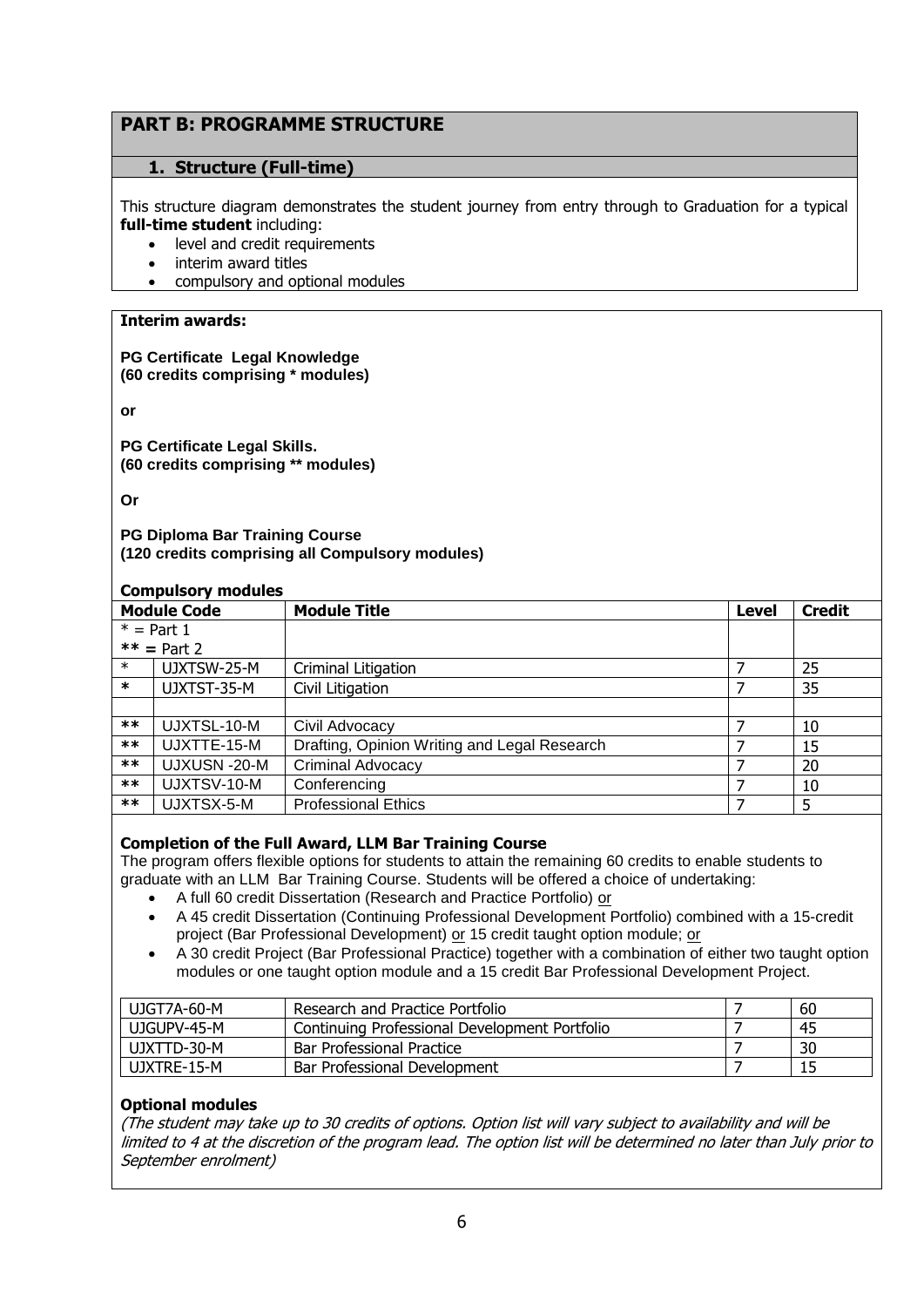| <b>Module Code</b> | Module title               | <b>Level</b> | <b>Credit</b> |
|--------------------|----------------------------|--------------|---------------|
| UJXTSN-15-M        | Clinical Negligence        |              | 15            |
| UJXTSU-15-M        | Commercial Law             |              | 15            |
| UJXTSY-15-M        | Criminal Law               |              | 15            |
| UJXTTA-15-M        | Employment Law             |              | 15            |
| UJXTSQ-15-M        | Family Law                 |              | 15            |
| UJXTTB-15-M        | Refugee and Asylum Law     |              | 15            |
| UJXTSM-15-M        | <b>International Trade</b> |              | 15            |

# **2. Structure (part-time)**

This structure diagram demonstrates the student journey from entry through to Graduation for a typical **part-time student** including:

- level and credit requirements
- interim award titles
- compulsory and optional modules

## **Interim Award**

**PG Legal Knowledge (60 credits comprising \* modules)**

**or** 

**PG Certificate Legal Skills. (60 credits comprising \*\* modules)**

**Or**

**PG Diploma Bar Training Course (120 credits comprising all Compulsory modules)**

|        | Year: 1<br><b>Compulsory modules</b> |                                              |               |               |  |  |  |  |  |  |
|--------|--------------------------------------|----------------------------------------------|---------------|---------------|--|--|--|--|--|--|
|        | <b>Module Code</b>                   | <b>Module Title</b>                          | <b>Level</b>  | <b>Credit</b> |  |  |  |  |  |  |
|        | $*$ = Part 1                         |                                              |               |               |  |  |  |  |  |  |
|        | $**$ = Part 2                        |                                              |               |               |  |  |  |  |  |  |
| $\ast$ | UJXTSW-25-M                          | Criminal Litigation                          | 7             | 25            |  |  |  |  |  |  |
| $***$  | UJXUSN -20-M                         | Criminal Advocacy                            | 7             | 20            |  |  |  |  |  |  |
| $***$  | UJXTSV-10-M                          | Conferencing                                 | 7             | 10            |  |  |  |  |  |  |
| $***$  | UJXTSX-5-M                           | <b>Professional Ethics</b>                   | 7             | 5             |  |  |  |  |  |  |
|        | Year: 2<br><b>Compulsory modules</b> |                                              |               |               |  |  |  |  |  |  |
|        | <b>Module Title</b>                  | <b>Level</b>                                 | <b>Credit</b> | <b>Credit</b> |  |  |  |  |  |  |
|        | $* = Part 1$                         |                                              |               |               |  |  |  |  |  |  |
|        | $**$ = Part 2                        |                                              |               |               |  |  |  |  |  |  |
| $\ast$ | UJXTST-35-M                          | Civil Litigation                             | 7             | 35            |  |  |  |  |  |  |
| $***$  | UJXTSL-10-M                          | Civil Advocacy                               | 7             | 10            |  |  |  |  |  |  |
| $***$  | UJXTTE-15-M                          | Drafting, Opinion Writing and Legal Research | 7             | 15            |  |  |  |  |  |  |

**Completion of the Full Award, LLM Bar Training Course**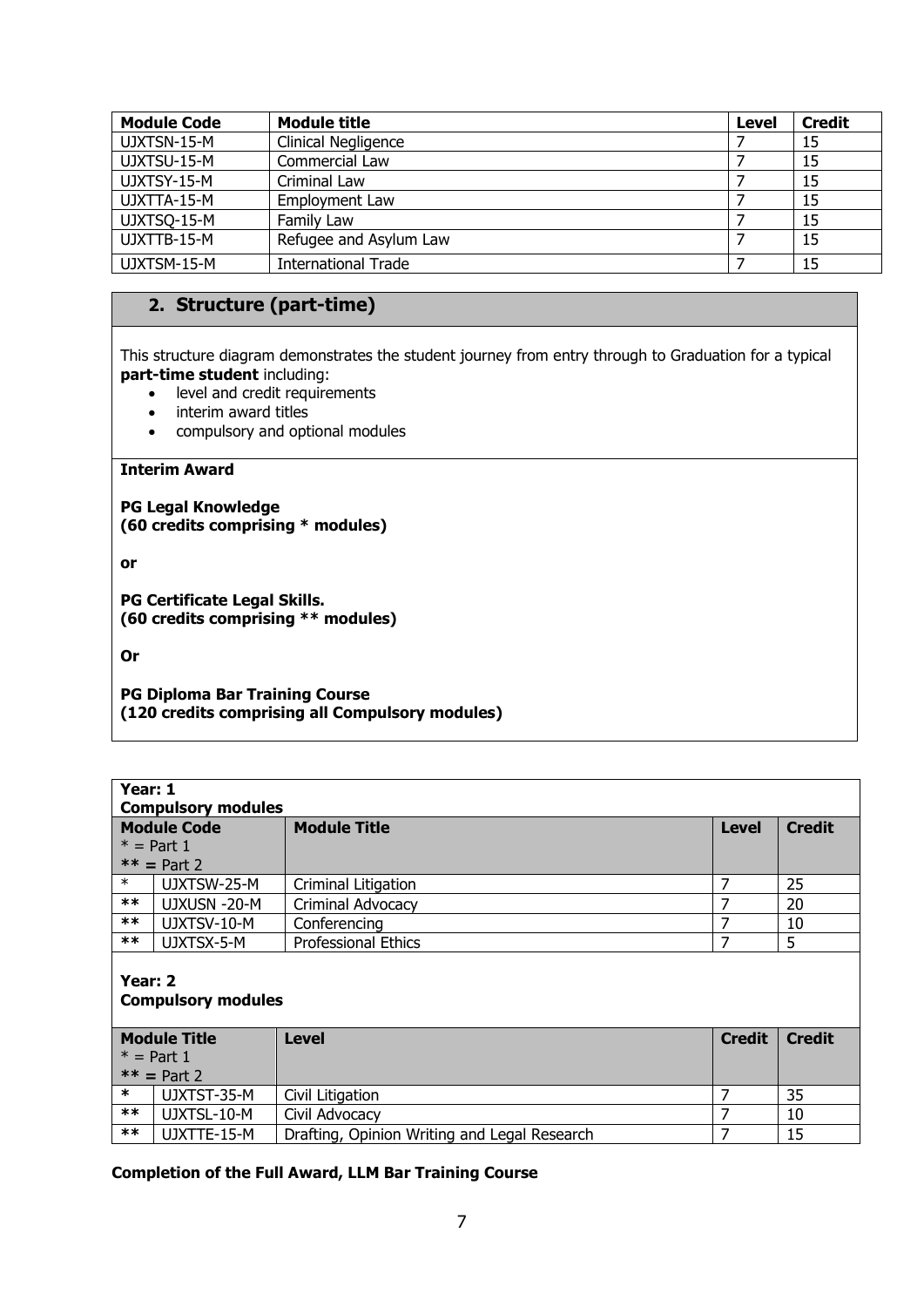The program offers flexible options for students to attain the remaining 60 credits to enable students to graduate with an LLM in Bar Training Course. Students will be offered a choice of undertaking:

- A full 60 credit Dissertation (Research and Practice Portfolio) or
- A 45 credit Dissertation (Continuing Professional Development Portfolio) combined with a 15 credit project (Bar Professional Development) or 15 credit taught option module; or
- A 30 credit Project (Bar Professional Practice) together with a combination of either two taught option modules or one taught option module and a 15 credit Bar Professional Development Project

| UJGT7A-60-M | Research and Practice Portfolio               | 60 |
|-------------|-----------------------------------------------|----|
| UJGUPV-45-M | Continuing Professional Development Portfolio | 45 |
| UJXTTD-30-M | Bar Professional Practice                     | 30 |
| UJXTRE-15-M | Bar Professional Development                  |    |

### **Optional modules (Undertaken in year 2)**

(The student may take up to 30 credits of options. Option list will vary subject to availability and will be limited to 4 at the discretion of the program lead. The option list will be determined no later than July prior to year 2 September enrolment)

### **Students may take up to 30 credits of options……**

| <b>Module Code</b> | <b>Module title</b>        | <b>Level</b> | <b>Credit</b> |
|--------------------|----------------------------|--------------|---------------|
| UJXTSN-15-M        | Clinical Negligence        |              | 15            |
| UJXTSU-15-M        | Commercial Law             |              | 15            |
| UJXTSY-15-M        | Criminal Law               |              | 15            |
| UJXTTA-15-M        | Employment Law             |              | 15            |
| UJXTSQ-15-M        | Family Law                 |              | 15            |
| UJXTTB-15-M        | Refugee and Asylum Law     |              | 15            |
| UJXTSM-15-M        | <b>International Trade</b> |              | 15            |

# **PART C: HIGHER EDUCATION ACHIEVEMENT RECORD (HEAR) SYNOPSIS**

Students acquire the key knowledge and skills sets to equip them for a Professional Law career.

Over the course of their studies, students will transition from being a student in law to a professional lawyer who will graduate with highly developed skills of critical thinking, research and persuasion (both orally and in writing) and who will have a developed a moral compass to navigate the ethical code of practice.

There are numerous opportunities for students to participate in career enhancing activities including chambers sponsored mooting and advocacy competitions, practitioner led advocacy sessions and probono work.

## **PART D: EXTERNAL REFERENCE POINTS AND BENCHMARKS**

There are no QAA postgraduate law benchmarks.

The program is aligned to the QAA level descriptors and Characteristics for a Master's program namely it inculcates students with an in depth and advanced knowledge of the subject and profession to include a critical awareness of current issues and developments in the knowledge modules, the skills necessary for a successful career in professional law, knowledge of professional responsibility, integrity and ethics and the ability to develop as a reflective practitioner. Additionally, students will be able to apply research and